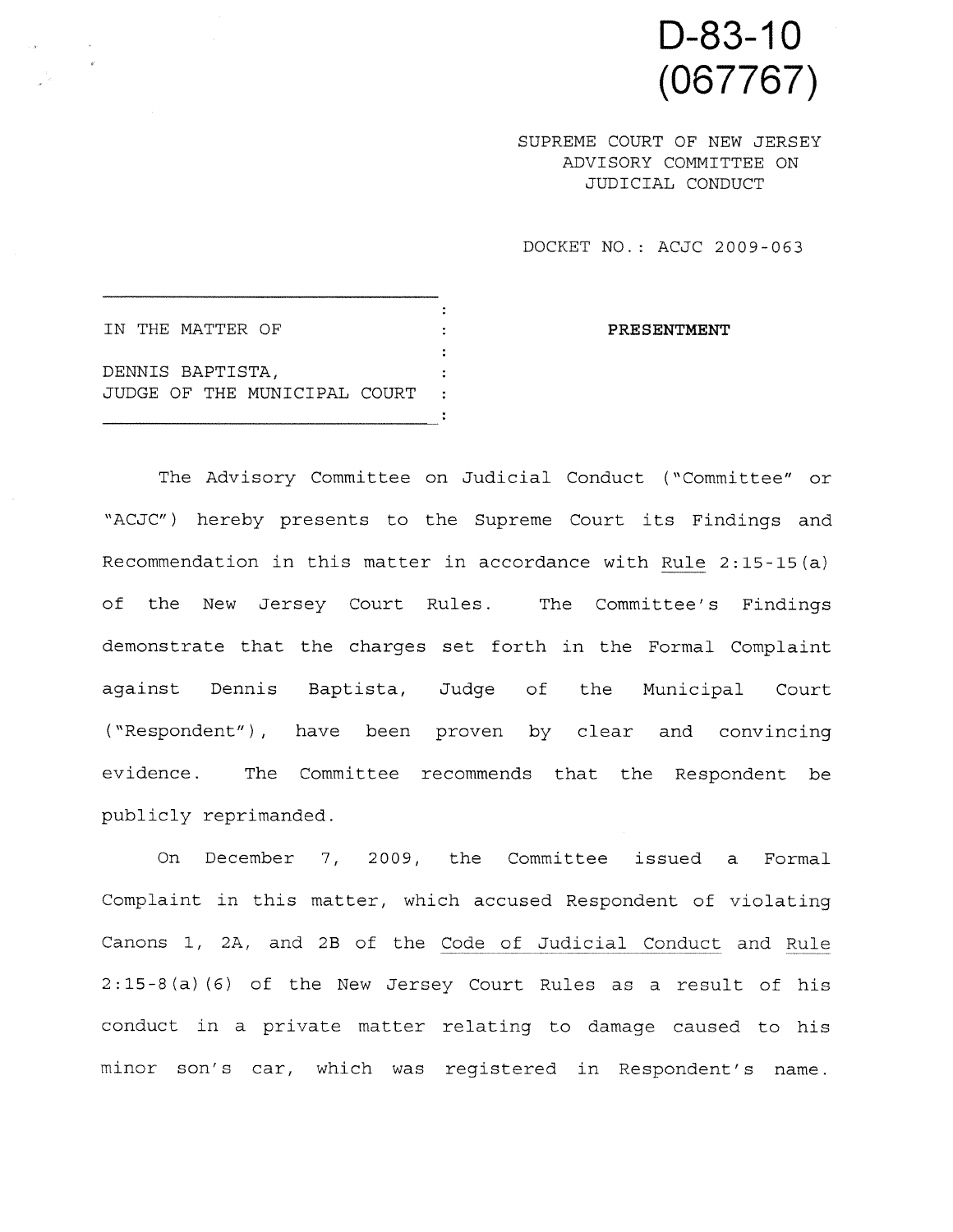Respondent filed an Answer to the Complaint on January 11, 2010 in which he admitted certain of the factual allegations of the Formal Complaint and denied others.

Prior to the issuance of the Presenter's Complaint, Respondent participated in an Informal Conference with the Committee, conducted in accordance with Rule 2:15-11 of the New Jersey Court Rules.

Respondent waived his right to <sup>a</sup> formal hearing in this matter. Exhibits were offered by the Presenter and accepted into evidence by the Committee. Both the Presenter and Respondent offered legal memoranda in suppor<sup>t</sup> of their respective positions, which were also considered by the Committee.

After carefully reviewing all of the evidence, the Committee made factual determinations, supported by clear and convincing evidence, which form the basis for its Findings and Recommendation.

#### I. FINDINGS

### A. Factual and Procedural Background

Respondent is <sup>a</sup> member of the Bar of the State of New Jersey, having been admitted to the practice of law in 1985. At all times relevant to these matters, Respondent served as <sup>a</sup> part-time judge in the Municipal Court of Phillipsburg, <sup>a</sup>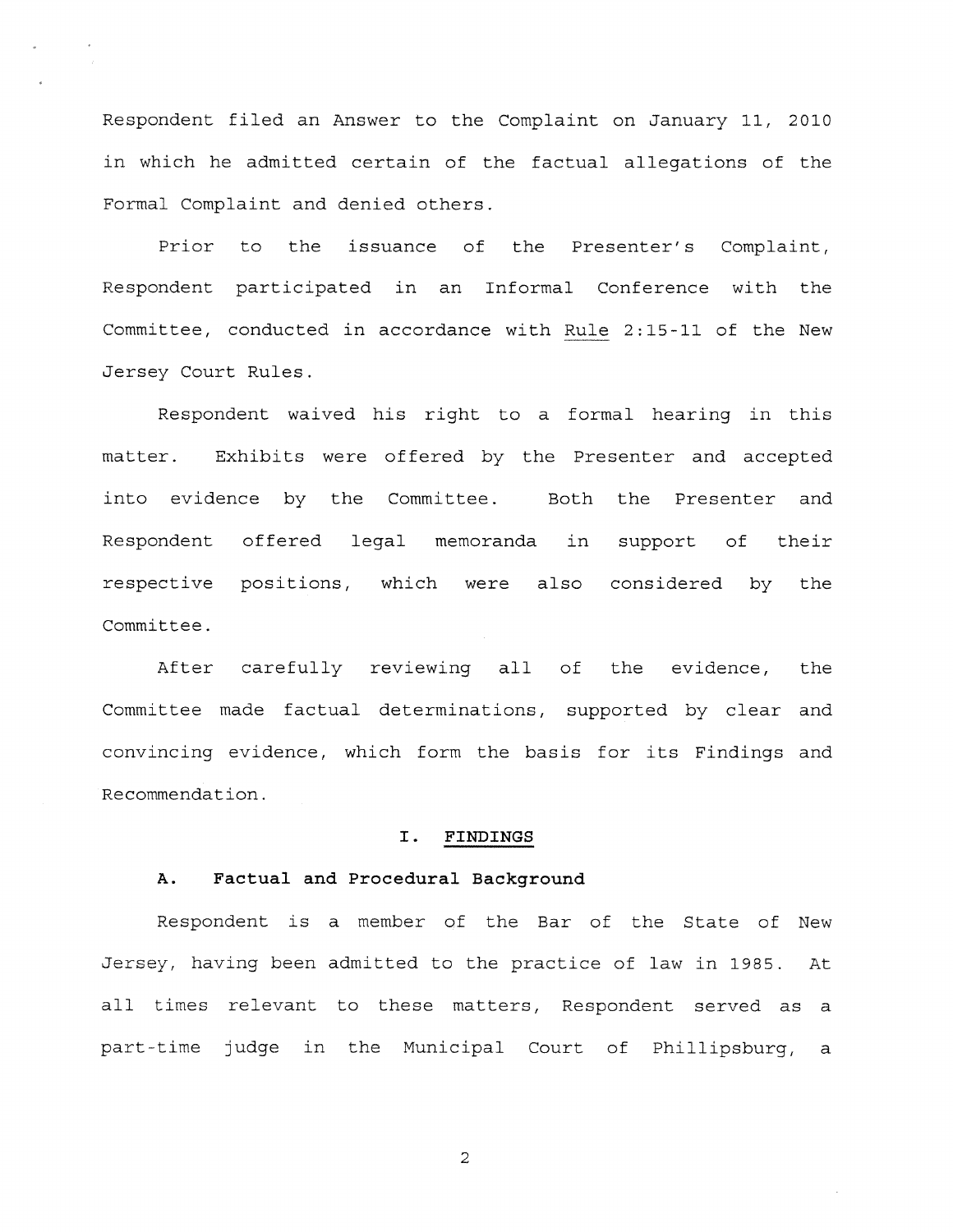position he continues to hold. Respondent is the only municipal court judge in the Phillipsburg Municipal Court.

During the 2008-09 school year, Respondent's son, C.B., was <sup>a</sup> junior at Phillipsburg High School. On or about Wednesday, October 29, 2008, <sup>a</sup> senior student at the same school, K.H., damaged C.B.'s vehicle while it was parked in the school's parking lot. At the time of the incident, K.H. was eighteen years of age, and C.B.'s vehicle was registered to Respondent. Later that same day, C.B. filed an incident repor<sup>t</sup> with the Phillipsburg Police Department regarding the damage to his car.  $P-1$ .

After the accident, Respondent wished to speak to K.H.'s parents about the matter but was unable to ascertain the phone number of K.H.'s parents from the school. P-22 at T6-9 to 25. Respondent went to the Phillipsburg Police Department on Friday, October 31, 2008 to "follow up" on the repor<sup>t</sup> filed by his son and to attempt to ascertain contact information for K.H.'s parents. P-2. Patrolman Robert Marino of the Phillipsburg Police Department informed Respondent that he could not release the sought information to Respondent. The Officer further indicated, however, that he "would try and make contact" with K.H.'s parents. Id. See also P-19 at T5-17 to T6-4. $^1$ 

<sup>&#</sup>x27;Respondent now claims that he only entered the "Records Room" to obtain the police report, and that he happened to "run into"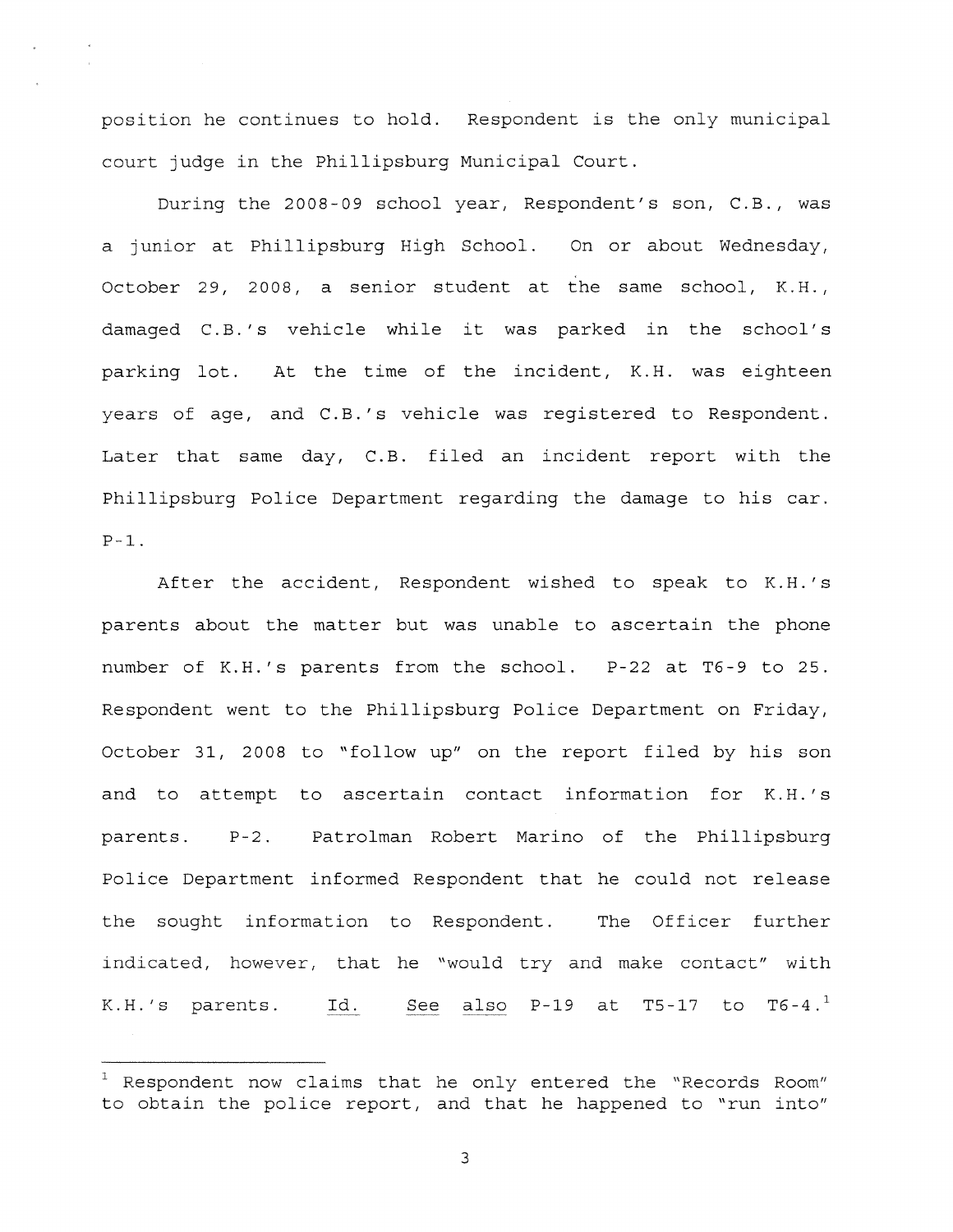Respondent gave Officer Marino permission to give K.H.'s parents his telephone number. P-19 at T7-2l to T8-5. He also told the Officer that if he did not hear back from K.H.'s parents by the end of that day, he was going to file <sup>a</sup> complaint against K.H. P-2; P19 at T15-3 to 10. Officer Marino was already familiar with Respondent at the time of Respondent's visit to Police Headquarters as Officer Marino would appear before Respondent "quite often" to testify in cases before Respondent. P-l9 at T3-l4 to 22.

Immediately following his discussion with Respondent, Officer Marino both telephoned and traveled to K.H.'s residence "to try and speak with the parents" but was unsuccessful. P-2; P-19 at T6-7 to 14. He did leave <sup>a</sup> voicemail message. P-19 at Tl5-20 to 25. He subsequently called Respondent and informed him of his efforts. Id. at Tl5-15 to 23.

Later in the evening that same day, Respondent spoke with another officer of the Phillipsburg Police Department, Patrolman Justin Koeller, via telephone. P-20 at T7-12 to 20; T8-l0 to 24. Officer Koeller was also familiar with Respondent from

Officer Marino and "a fellow officer by the front door of Town Hall" on his way back to his car. See Answer, ¶10; Respondent's Brief in Opposition to Complaint at p.5. This allegation, however, is supported neither by the police repor<sup>t</sup> Officer Marino prepared after discussing the matter with Respondent (P 2) nor by Officer Marino's sworn testimony given in connection with this matter  $(P-19$  at T4-8 to T5-16).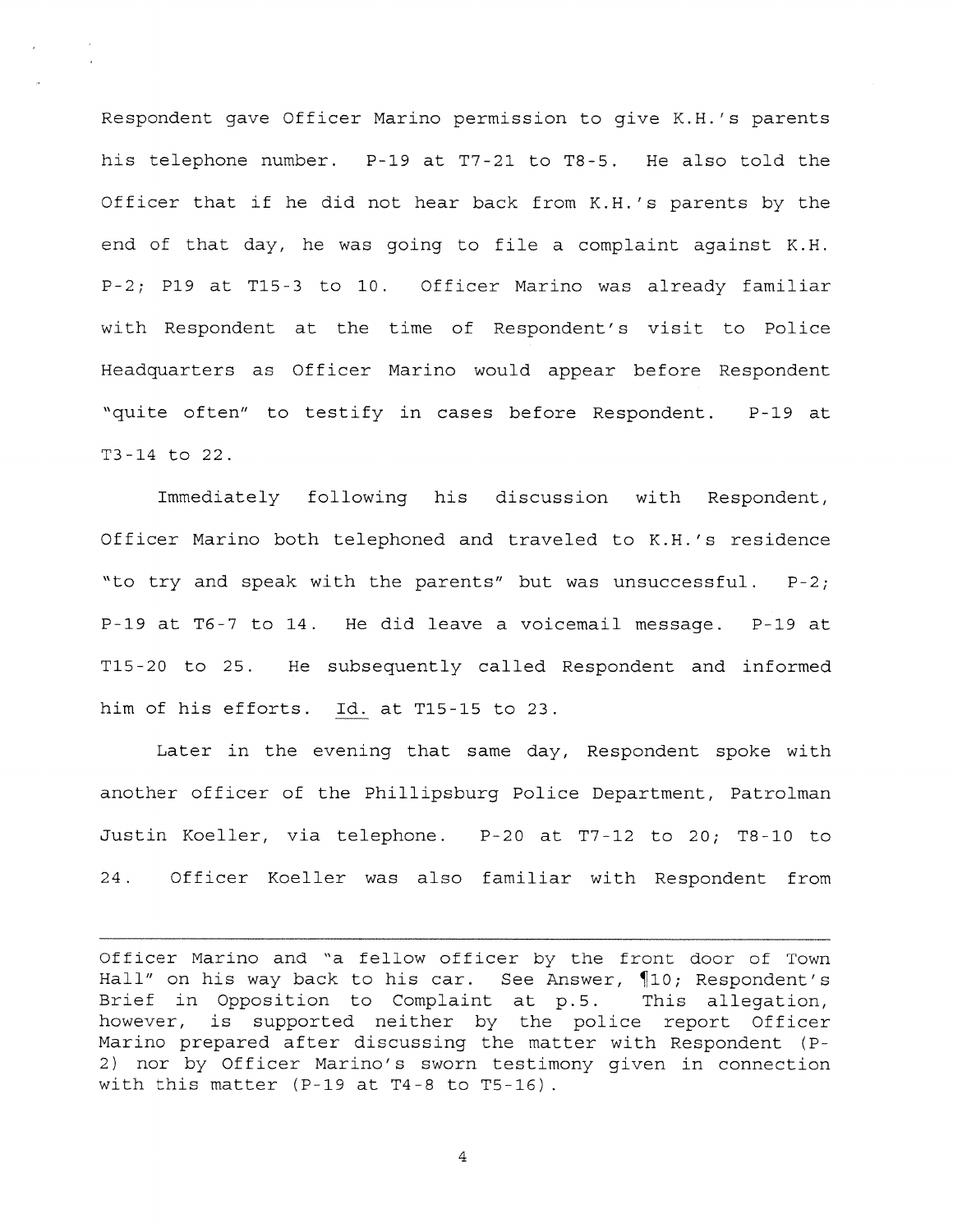having appeared before him on cases. Id. at T4-9 to 20. Respondent and Officer Koeller discussed the difficulty Respondent was having in contacting K.H.'s parents, and Respondent informed Officer Koeller he was contemplating filing <sup>a</sup> complaint. Id. at T7-l to 11. Respondent informed the Officer that he wanted to be "treated like <sup>a</sup> normal citizen." Id. at T8-lO to 24.

On November 1, 2008, Officer Marino made contact with K.H.'s mother, J.H., via telephone. He informed her that her son was accused of "punch[ingi <sup>a</sup> dent in <sup>a</sup> Mercedes that belongs to Judge Dennis Baptista the Municipal Court Judge in Phillipsburg," and that "Judge Baptista wanted to speak" to her. P-9 at ACJC 016. J.H. authorized Officer Marino to give Respondent her contact information and took Respondent's <sup>p</sup>hone number down as well. Id.

Approximately one to two hours later, J.H. received <sup>a</sup> <sup>p</sup>hone call on her cell <sup>p</sup>hone from Respondent. Id. Respondent questioned J.H. about why she had not contacted him earlier and advised her that he wanted her to pay for the damage to his car. Id. at ACJC 017. He brought up J.H.'s participation in the Kiwanis organization, opining that if she perhaps spen<sup>t</sup> "less time" working with the Kiwanis group and "more time" with her son, perhaps her son would not have such "problems." Id. See also P-22 at T23-7 to 12. Respondent pointed out what he saw as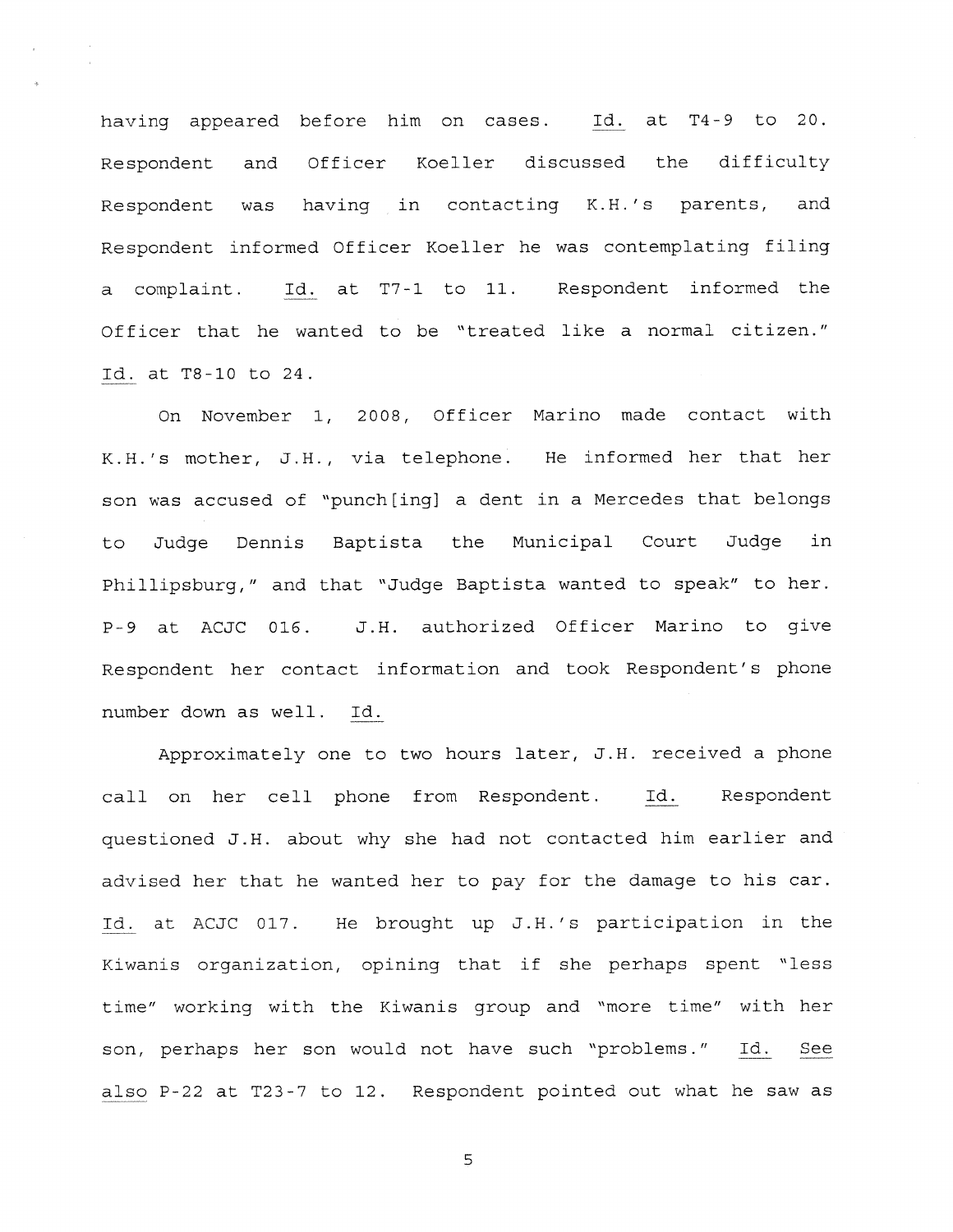'the glaring irony that [J.H] is <sup>a</sup> pas<sup>t</sup> president of the Kiwanis whose mission statement is making the world <sup>a</sup> better place one child at <sup>a</sup> time." P-22 at T9-l9 to 25. According to Respondent, he was attempting to 'embarrass" J.H. 'into doing the right thing." Id. at T23-7 to 12. J.H. informed Respondent that her son was '18 years old and he would be responsible for the damage he caused . . . . " P-9 at ACJC 017. Respondent replied, "'Some parent you are.'" Id.

On November 14, 2008, subsequent to learning that the Phillipsburg Police Department would not be pursuing criminal charges against K.H., Respondent filed <sup>a</sup> lawsuit against K.H. and J.H. in the Special Civil Part of the Superior Court in Warren County. P-l5 at ACJC 050-052. The first two counts of Respondent's complaint asserted claims against K.H., respectively, for 'intentionally and maliciously" and 'negligently" causing damage to his car. Id. at ACJC 050-051. The third count asserted <sup>a</sup> claim against J.H. for failing 'to adequately control, supervise or otherwise parent" K.H. Id. at ACJC 051.

Respondent reported his involvement in litigation to the Administrative Office of the Courts on November 19, 2008. P-ll. That repor<sup>t</sup> prompted Chief Justice Stuart Rabner of the New Jersey Supreme Court to issue an order dated December 8, 2008 transferring the matter to the Middlesex County Special Civil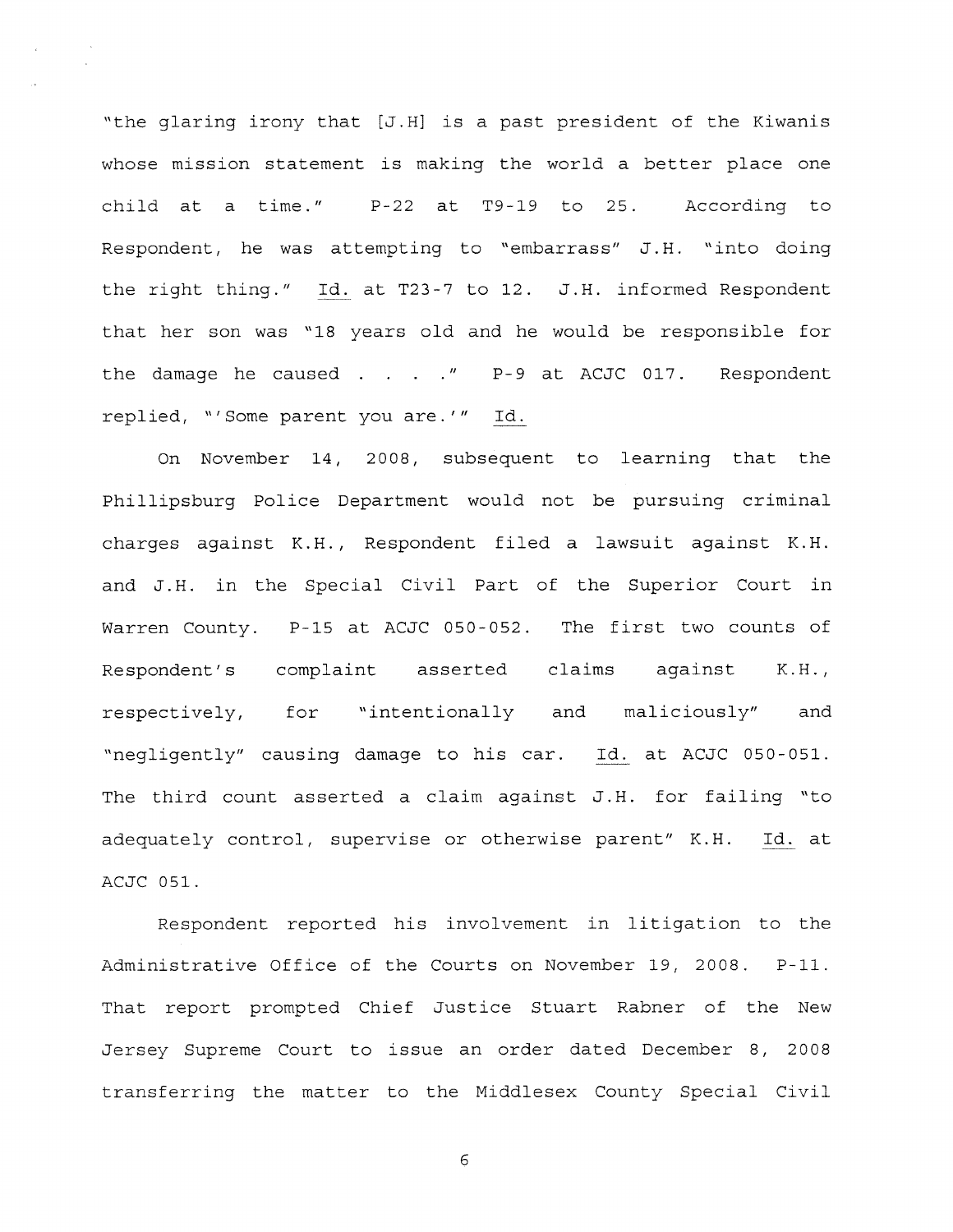Part. P-12. Unfortunately, that Order was not received and processed until after the matter had been tried in the Warren County Special Civil Part on December 16, 2008. $2$  During the trial, J.H. indicated that Respondent did not refer to or otherwise mention his judicial office during the course of their interactions. P-22 at Tl0-2 to 7. The Warren Special Civil Court thereafter vacated its decision and transferred the file to the Middlesex County Superior Court.

 $\sim 10^7$ 

On December 6, 2008, Respondent returned to the Phillipsburg Police Department with his son to amend his son's October 29, 2008 complaint. P-7.

On January 27, 2009, Respondent's suit against K.H. and J.H. was mediated in the Middlesex County Superior Court, and <sup>a</sup> settlement was reached. P-l6 and P-17. Pursuant to the Settlement Agreement, K.H. and J.H. agreed to pay Respondent \$600, and J.H. agreed to file <sup>a</sup> claim with her Homeowners' Insurance. P-17.

On June 25, 2009, Respondent testified before the ACJC in connection with this matter during <sup>a</sup> Rule 2:15-11 Informal Conference. On that occasion, Respondent admitted the following: (1) speaking with police officers of the Phillipsburg

 $2$  The trial court in the Warren County Special Civil Part dismissed the First and Third Counts of Respondent's complaint and awarded judgment in Respondent's favor in the amount of \$616.00. See P-l5 at ACJC 053.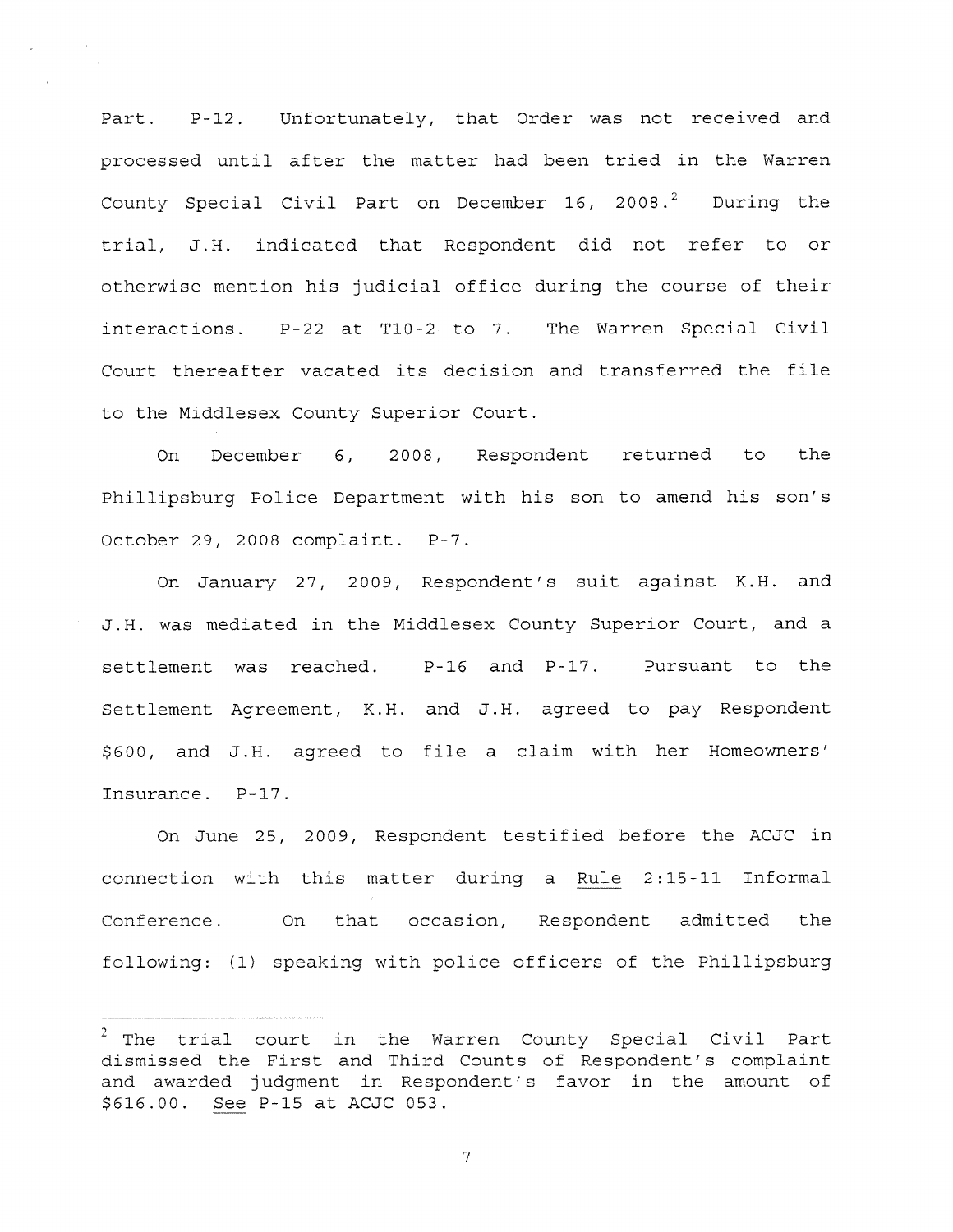Police Department in connection with his efforts to ge<sup>t</sup> in touch with K.H.  $(P-22$  at T6-23 to T8-22); (2) making an "ironic" reference to K.H.'s participation in the Kiwanis organization given her son's involvement in the damage caused to Respondent's car (P-22 at T9-19 to 25) and indicating that if she had spent less time with the Kiwanis organization and more time with her child, the incident might not have happened (P-22 at T23-7 to 12); (3) making intentional statements to J.H. during the course of the trial in Warren County that "probably hurt her feelings largely because they were based in truth"  $(P-22$  at T14-1 to 7); (4) asserting the negligent supervision allegation against J.H. as <sup>a</sup> means of "keeping the mother in the case" and to provide him with additional "leverage" (P-22 at T16-19 to T17—14); and (5) that the Phillipsburg Police officers were aware that Respondent was the Phillipsburg Municipal Court judge as they dealt with him in connection with the underlying incident (P-22 at T16-3 to 10)

During the Informal Conference, Respondent was specifically questioned about the tactics he pursued to ascertain J.H.'s contact information before involving the Phillipsburg police. Respondent indicated that he attempted to ge<sup>t</sup> the information through the Phillipsburg school, and that he does not recall if he asked K.H. for the information even though Respondent was communicating with K.H. via text message. P-22 at T31-l6 to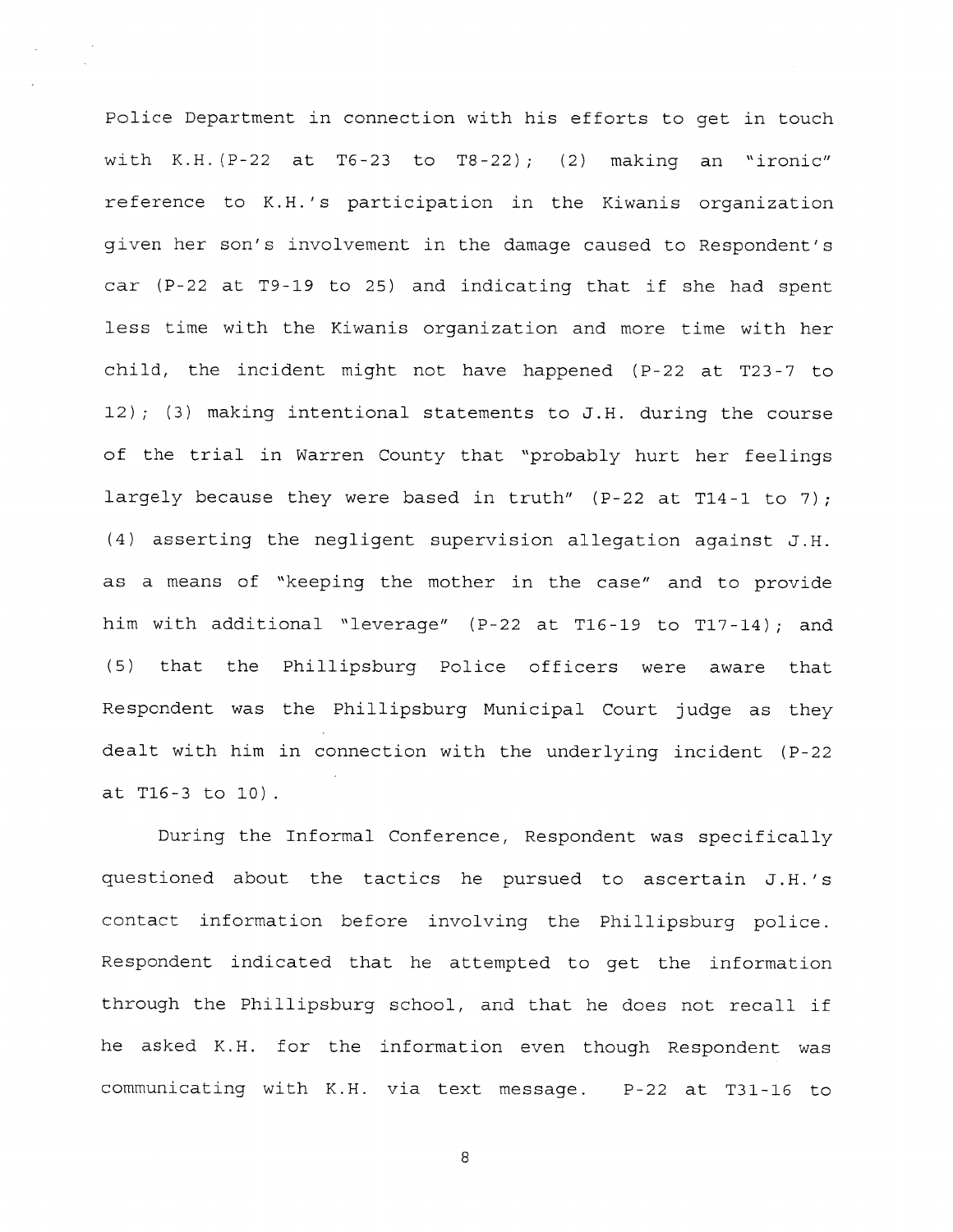T32-23. When asked if J.H.'s phone number was located in the public telephone directory, Respondent responded, "I don't know." Id. at T34-6 to 8. He immediately changed his testimony, however, and stated, "I do know. No, they're not in the phone book." Id. at T34-10 to 14.

Respondent further testified that although he employed "aggressive" strategies when pursuing his case against J.H., he did so as J.H.'s "adversary" and not as <sup>a</sup> judge:

> <sup>I</sup> made some arguments that were designed to embarrass her, but that was not - - in no way could that be confused with <sup>a</sup> judicial capacity. And as far - - okay, so <sup>I</sup> have <sup>a</sup> dual status now and that comes with the turf and you have to take it whether you like it or not. Yes, you have to be . . . held to <sup>a</sup> higher standard if you hold <sup>a</sup> judicial office and there's certain things that you can't do even though you may have <sup>a</sup> right to do those, and I understand that. . . . But, I have a right and <sup>I</sup> had an obligation, <sup>I</sup> believe, to vigorously argue my case, but what I did, I did it rationally, I did it polished and I did it very professionally.

Id. at T35-5 to 20.

Finally but notably, Respondent assumed <sup>a</sup> different position in his brief in opposition to the ACJC's Complaint than he did during the Informal Conference regarding his efforts to track down J.H. In his brief, he asserts he attempted to locate J.H.'s information "through an internet search" but was unsuccessful, and also that he does not possess <sup>a</sup> hard copy of the public telephone directory nor has he used one in several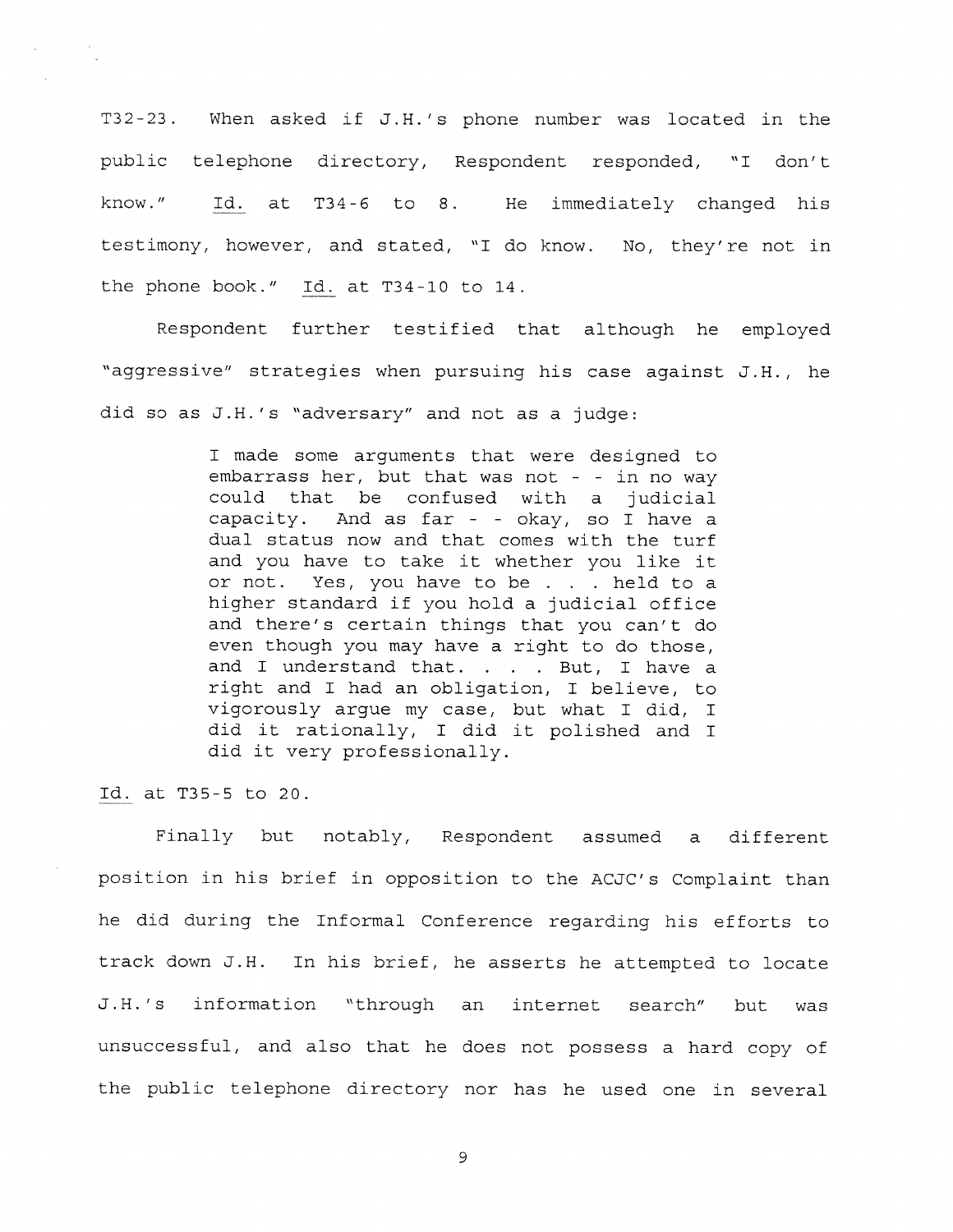years. Respondent's Opposition Brief at p. 4. In contrast, the Presenter offered Exhibit P-8, which features an excerp<sup>t</sup> of the "White Pages" referencing J.H. and her contact information (ACJC 012) as well as J.H.'s contact information as ascertained and printed from www.whitepages.com.

## B. Analysis

The Formal Complaint in this matter advances three charges against Respondent: (1) that by appearing at the Phillipsburg Police Department and discussing his son's complaint with police officers who regularly appear before him and by using the Police Department to ascertain J.H.'s contact information instead of other means available, Respondent violated Canons 1, 2A and 2B of the Code of Judicial Conduct (Count I); (2) that by insulting J.H.'s parenting skills during his telephone conversation with her and by using arguments designed to embarrass her, Respondent violated Canons <sup>1</sup> and 2A of the Code (Count II); and (3) that by demonstrating <sup>a</sup> lack of candor when testifying during his Informal Conference about his efforts to locate J.H.'s contact information, Respondent violated Canons 1 and 2A of the Code (Count III). We find that each charge is supported by clear and convincing evidence, and, consequently, that Respondent's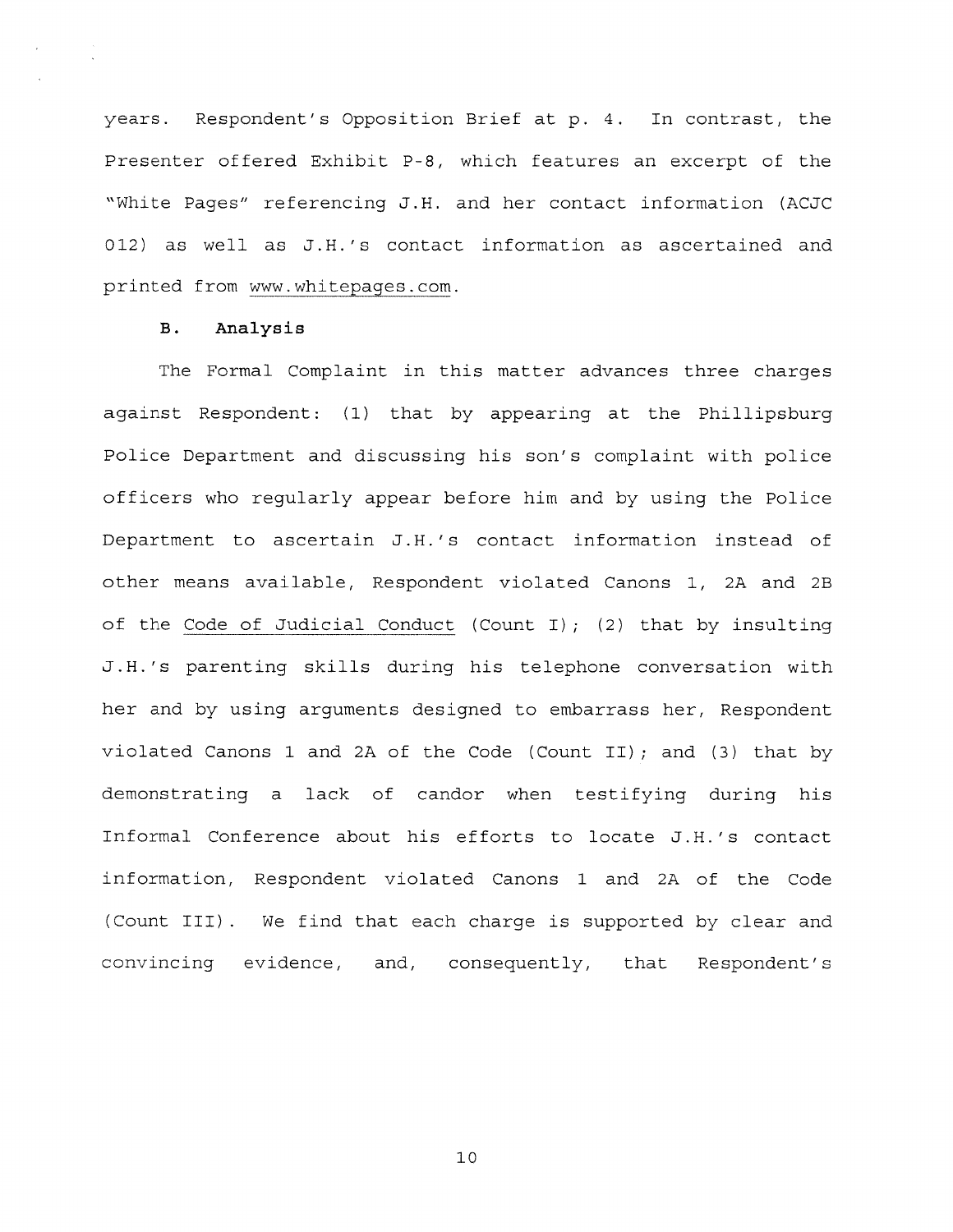conduct violated the cited Canons of the Code of Judicial Conduct.<sup>3</sup>

# 1. Count I

Count <sup>I</sup> charges Respondent with violating Canons 1, 2A and 2B of the Code of Judicial Conduct as <sup>a</sup> result of his personal interaction with the Phillipsburg Police Department in connection with his son's complaint against N.H. for damage to <sup>a</sup> vehicle registered to Respondent.

Canon <sup>1</sup> requires judges to maintain high standards of conduct so that the integrity and independence of the Judiciary is preserved. Canon 2A directs that judges conduct themselves in <sup>a</sup> manner that promotes public confidence in the integrity and impartiality of the Judiciary. Canon 2B provides that <sup>a</sup> "judge should not lend the prestige of office to advance the private interests of others," nor should <sup>a</sup> judge "convey the impression that they are in <sup>a</sup> special position of influence." The commentary to Canon <sup>2</sup> of the Code of Judicial Conduct provides that judges "must avoid all impropriety and appearance of

 $3$  Each of the three counts of the ACJC Complaint also charged Respondent with violating Rule 2:15-8(a) (6) of the New Jersey Court Rules. In accordance with the Supreme Court's recent instruction in In re Boggia, 203  $M.J.$  1, 10, n.1 (2010), that Rule 2:15-8 "not be used as <sup>a</sup> basis for <sup>a</sup> substantive ethical violation" in future ACJC matters, the Committee will not consider Rule 2:15-8 as <sup>a</sup> basis for an ethical violation in this matter.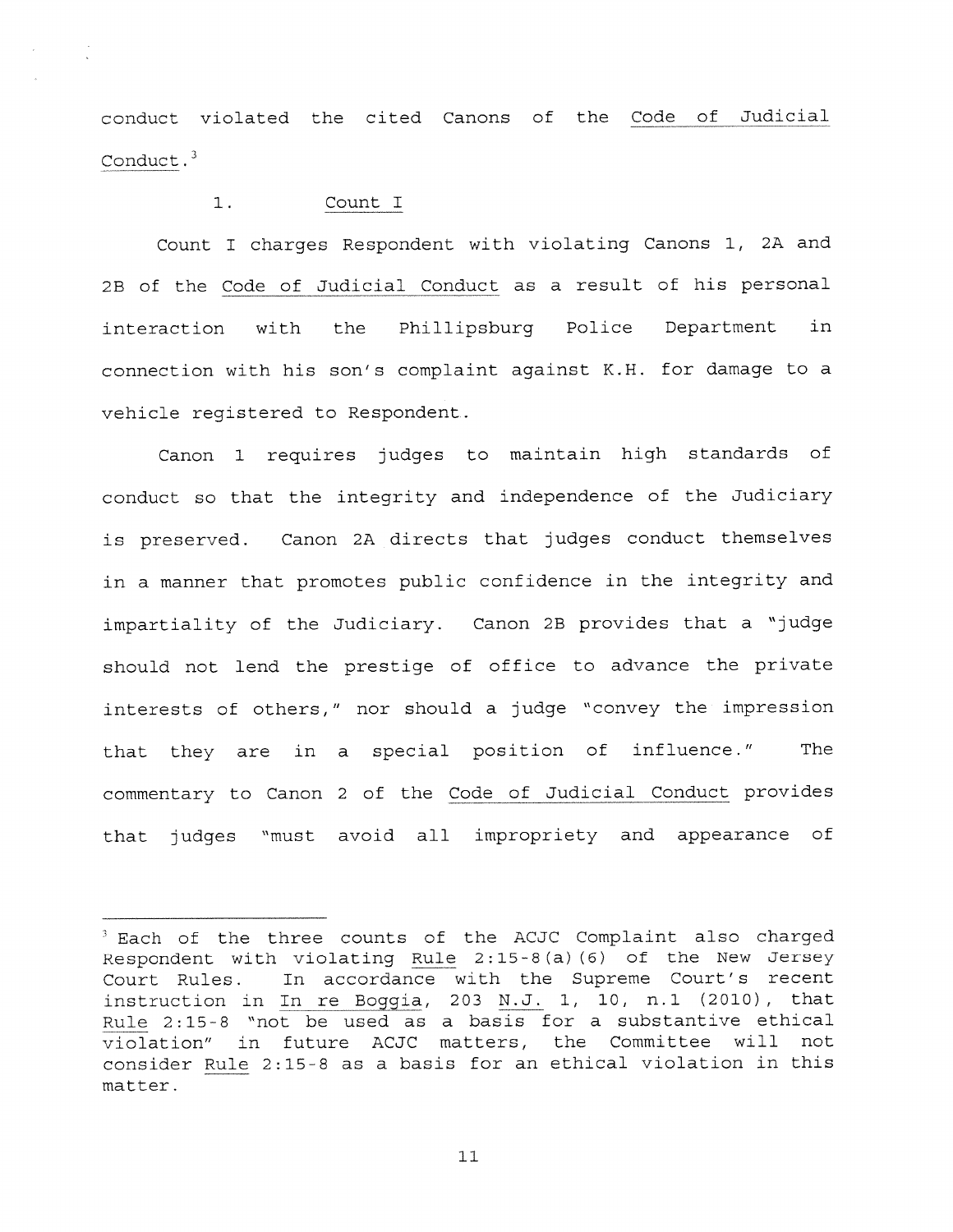impropriety and must expec<sup>t</sup> to be the subject of constant public scrutiny."

Although Respondent belatedly disputed the details of his interaction with at least two officers of the Phillipsburg Police Department, the evidence demonstrates clearly and convincingly that Respondent contacted that Department on two or three separate occasions and spoke, minimally, with Officers Marino and Koeller in connection with the damage caused to his vehicle by K.H. The evidence further demonstrates Respondent contacted those officers to "follow up" on the police repor<sup>t</sup> his son filed and for assistance in contacting K.H.'s mother, J.H. See P-2 and P-19. Indeed, the pertinent police reports and the sworn testimony of the involved officers all indicate that Respondent "wanted to know how he [could) go about getting in touch with the kid or the kid's parents," and that Respondent spoke to the officers in furtherance of this desire. P-l9 at T5-8 to 24; P-20 at T6-18 to T7-4. See also P-2.

While Respondent's act in visiting or calling the Phillipsburg Police Department in connection with <sup>a</sup> private matter is not per se offensive <sup>g</sup>iven the underlying incident's occurrence in Phillipsburg, his purposeful solicitation of the assistance of the police officers in tracking down J.H. is. We are persuaded that J.H.'s contact information was available through <sup>a</sup> means other than involving the police. It appears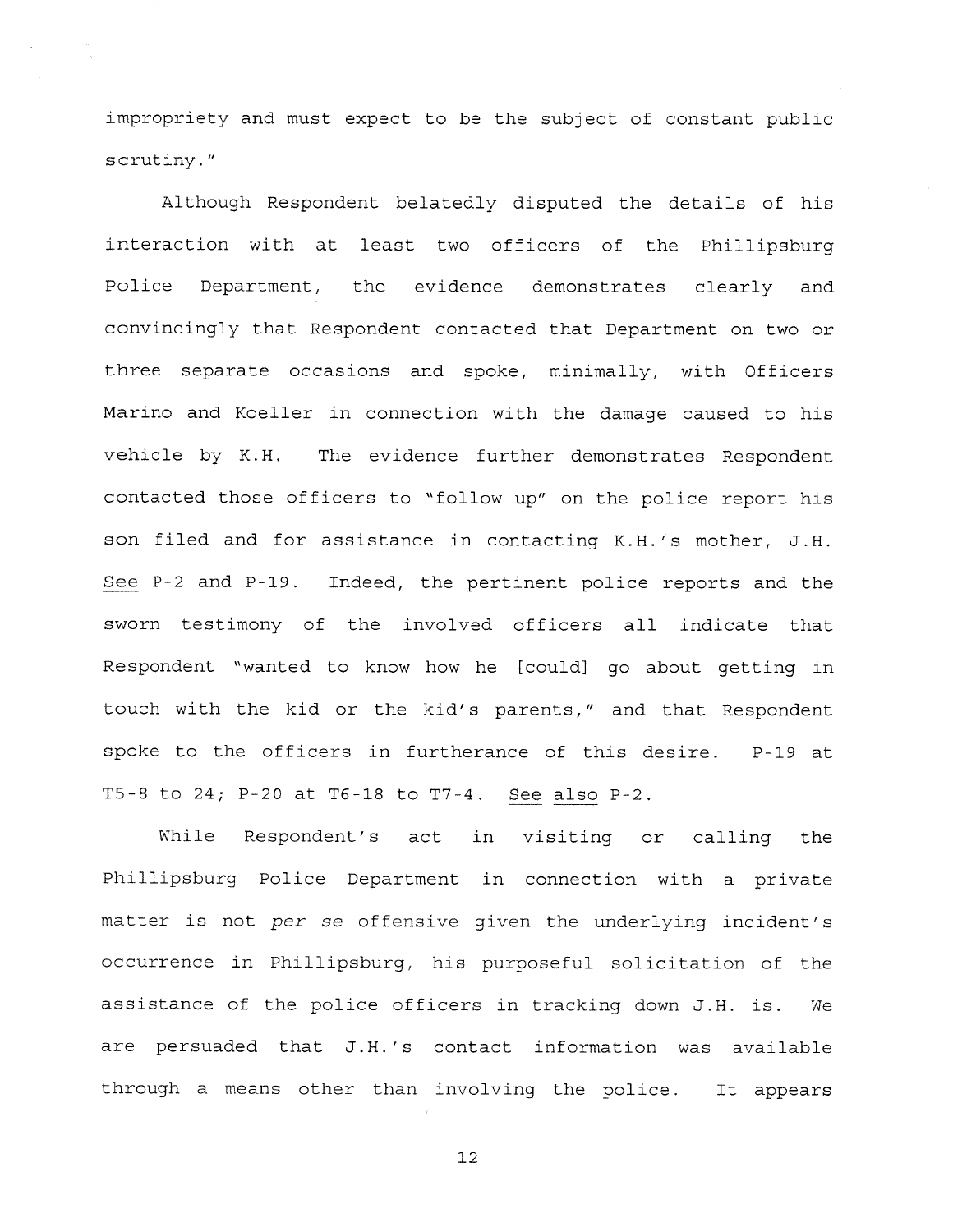clear that her information was accessible both on the internet and in the public telephone directory. See P-8. If Respondent did not possess <sup>a</sup> public telephone directory, he should have made efforts to acquire one or found one in his public library. Since Respondent was in contact with K.H. via cell phone, he could have asked K.H, for the phone number. Alternatively, Respondent could have asked his wife or his son to "follow up" and assist in locating J.H.

Rather than pursue any of those options, however, Respondent chose to go to the police department of the town in which he presides as municipal court judge to solicit their assistance in <sup>a</sup> wholly private matter. When he chose to do so, he created the very real possibility, if not reality, that the police officers would be affected by his judicial office and stature. See In re Rivera-Soto, 192 N.J. 109 (2007) (adopting ACJC Presentment in ACJC 2007-097) ("Respondent should have known that because of his official position . . . his call to [the Police Chief] would be interpreted as one of importance, perhaps some urgency, and deserving of special attention. . Respondent's call to [the Township Police Chief] . . . created the significant and unacceptable risk that the Respondent's judicial office could be an influential factor in the handling of <sup>a</sup> private matter relating to Respondent and his family."). We know for certain that the officers made several <sup>p</sup>hone calls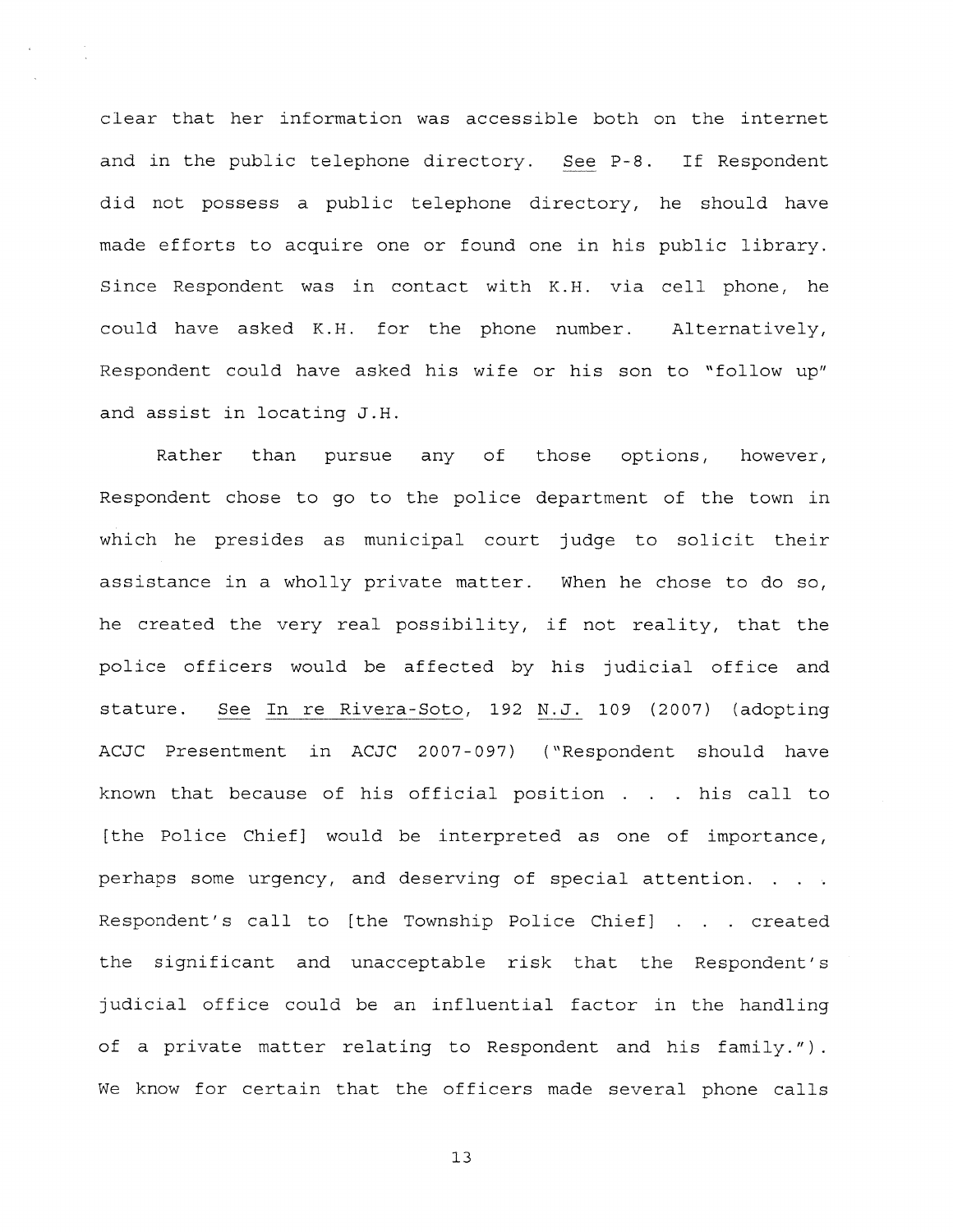to J.H. and several visits to her home in response to Respondent's discussions with them, When Officer Marino finally go<sup>t</sup> in touch with J.H., he specifically identified Respondent as the Phillipsburg Municipal Court judge. Respondent's judicial office was therefore undeniably invoked in the police's handling of the matter. While the officers in question dispute being impacted by Respondent's judicial office, that denial is not dispositive of the issue with which we are confronted. For our purposes, it is enoug<sup>h</sup> to find, as we do, that by personally and unnecessarily soliciting the assistance of the Phillipsburg police, Respondent created <sup>a</sup> situation where his judicial office could, and may have, come to bear on the police's handling of his purely private matter. Such conduct violates Canon 2B of the Code of Judicial Conduct.

Consequently, as in Rivera-Soto, we find that Respondent's decisions and actions were an abuse of the power and prestige of his judicial office in violation of Canon 23 of the Code of Judicial Conduct and created an appearance of impropriety. By violating Canon 2B, Respondent likewise violated Canons <sup>1</sup> and 2A of the Code. Such conduct brings the Judiciary into disrepute and reduces public confidence in the Judiciary's overall integrity and independence.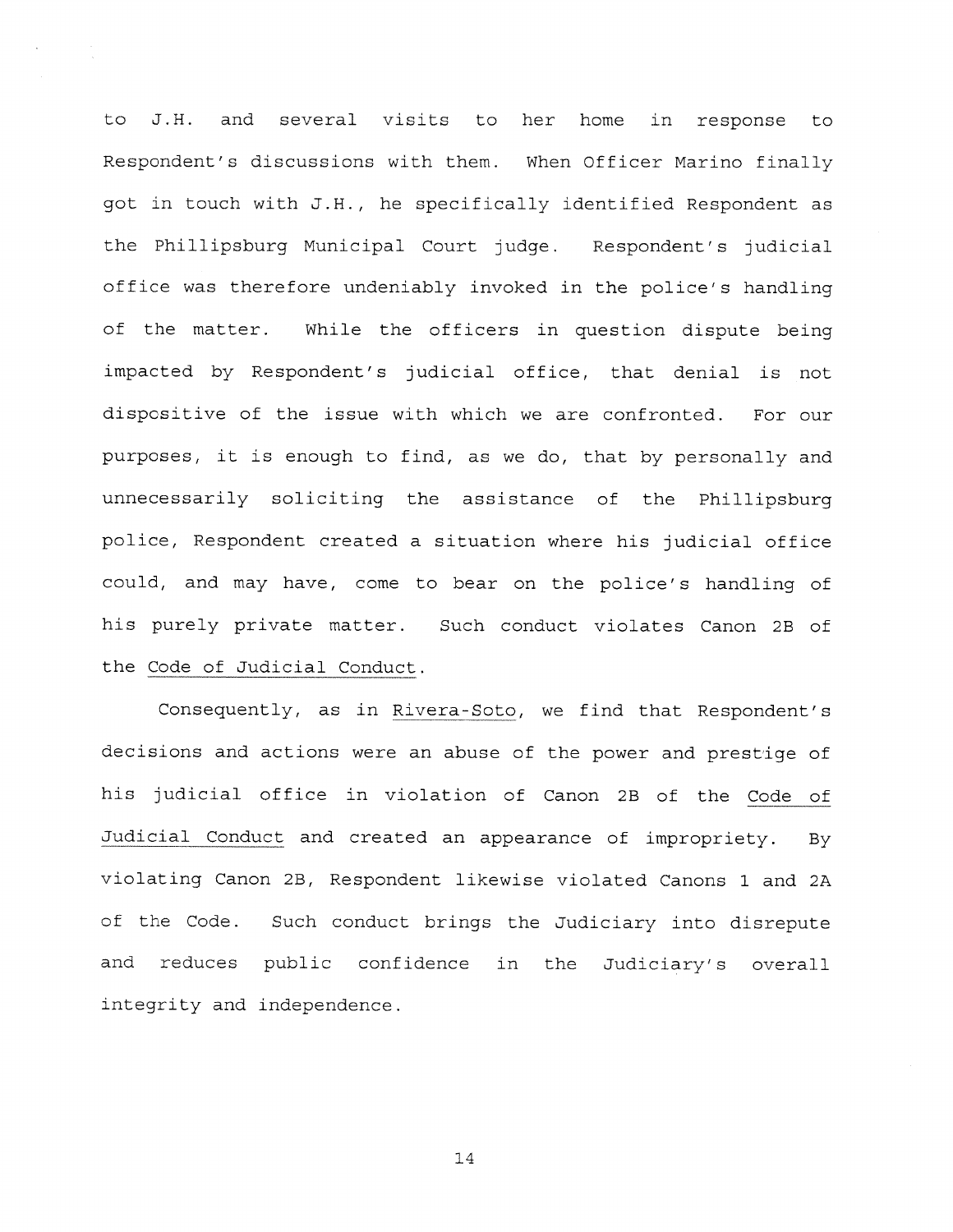## 2. Count II

Count II of the Formal Complaint charges Respondent with "gratuitously insulting" J.H.'s parenting skills in his initial telephone discussion with her and with purposefully attempting to embarrass her when pursuing his lawsuit against her in violation of Canons 1 and 2A of the Code of Judicial Conduct.

The evidence demonstrates that Respondent directed various remarks to J.H. about her outside interests and her involvement with her own children when dealing with her about the damage to his car. According to J.H., those comments were as follows:

- "Well if you would spend less time with Kiwanis and more time with your son maybe you wouldn't have these problems. You claim to change the world one child at <sup>a</sup> time with Kiwanis; maybe you should start with your own kid.
- "' [I]f you were <sup>a</sup> better parent, maybe your son wouldn't have so many problems.'"
- "'Why don't you try spending more time being <sup>a</sup> better paren<sup>t</sup> and watching what your kid is doing instead of running around with Kiwanis?'"
- "'So you're telling me you are not going to pay for your son's damage? . . . Some paren<sup>t</sup> you are.'"

P—9 at ACJC 017. The evidence further demonstrates that Respondent asserted <sup>a</sup> claim against J.H. for negligent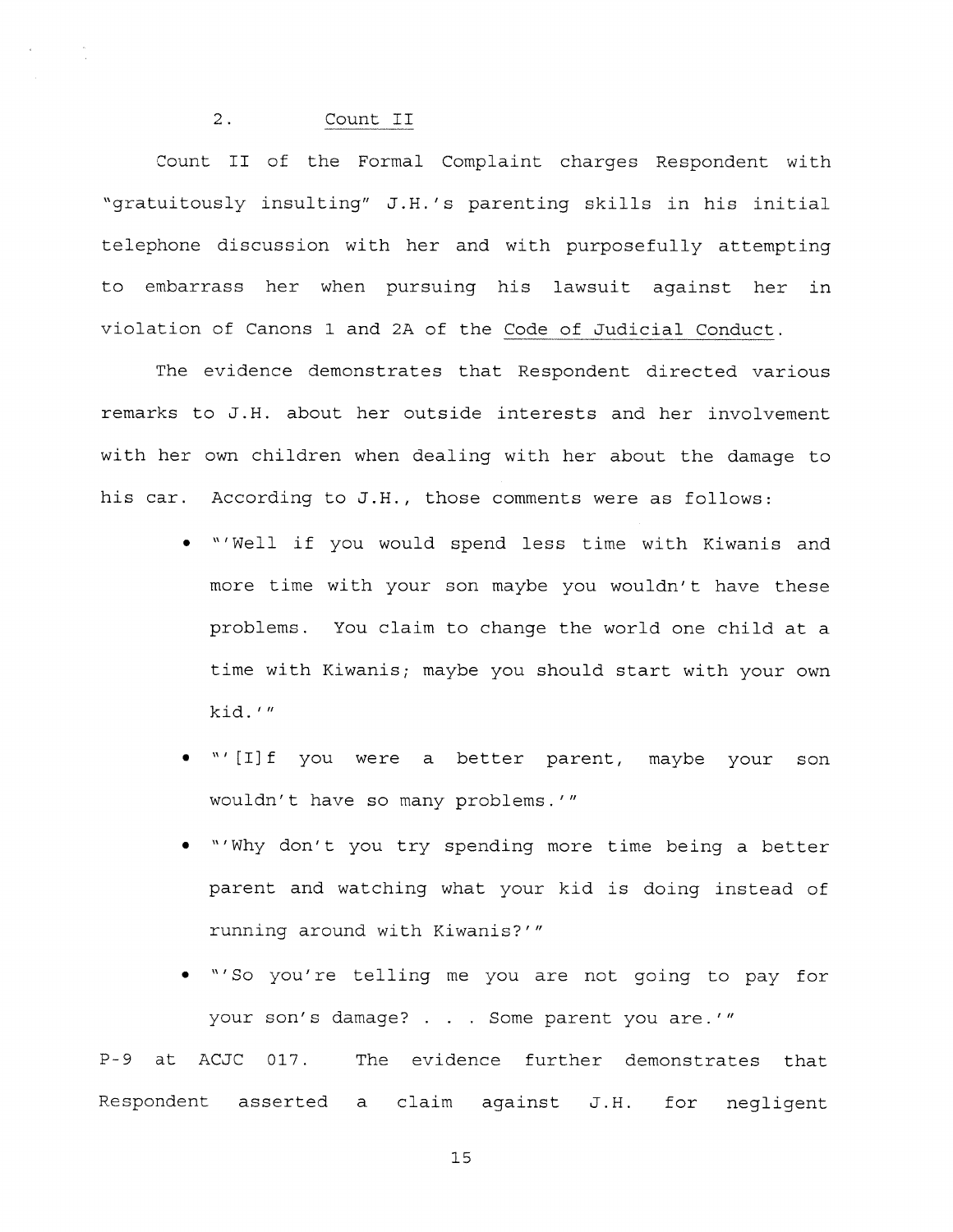supervision of her son, who was eighteen (18) years of age at the time the claim was asserted. See P-15 at ACJC 051. The specific language of Respondent's allegation as contained in the Special Civil Complaint reads: "At all times material to the within cause of action, Defendant [J.H.] knew, or in the exercise of due care, should have known that her son had become incorrigible and was engaged in <sup>a</sup> course of anti-social behavior. Defendant [J.H.) failed to adequately control, supervise or otherwise parent the Defendant  $[K.H.]$  . . . . " P-15 at ACJC 051. Defendant disputes neither sarcastically invoking the Kiwanis organization in his discussions with J.H. nor that his arguments both in and out of court were purposefully designed to "embarrass" J.H.

In our consideration of this matter, it is wholly irrelevant that Respondent's conduct occurred in his private life as opposed to on the bench. The Supreme Court's decision in In re Blackman, 124 N.J. 547, 551 (1991) is instructive in this regard:

> [Canon 2) makes clear that judges have responsibilities with regard to their personal conduct that greatly exceed those of ordinary citizens. The Canon specifically points out that judges must accep<sup>t</sup> restrictions of their personal activities that other citizens might find burdensome and intrusive. The understanding of the Canon is that judges have <sup>a</sup> special responsibility because they are 'the subject of constant public scrutiny;' everything judges do can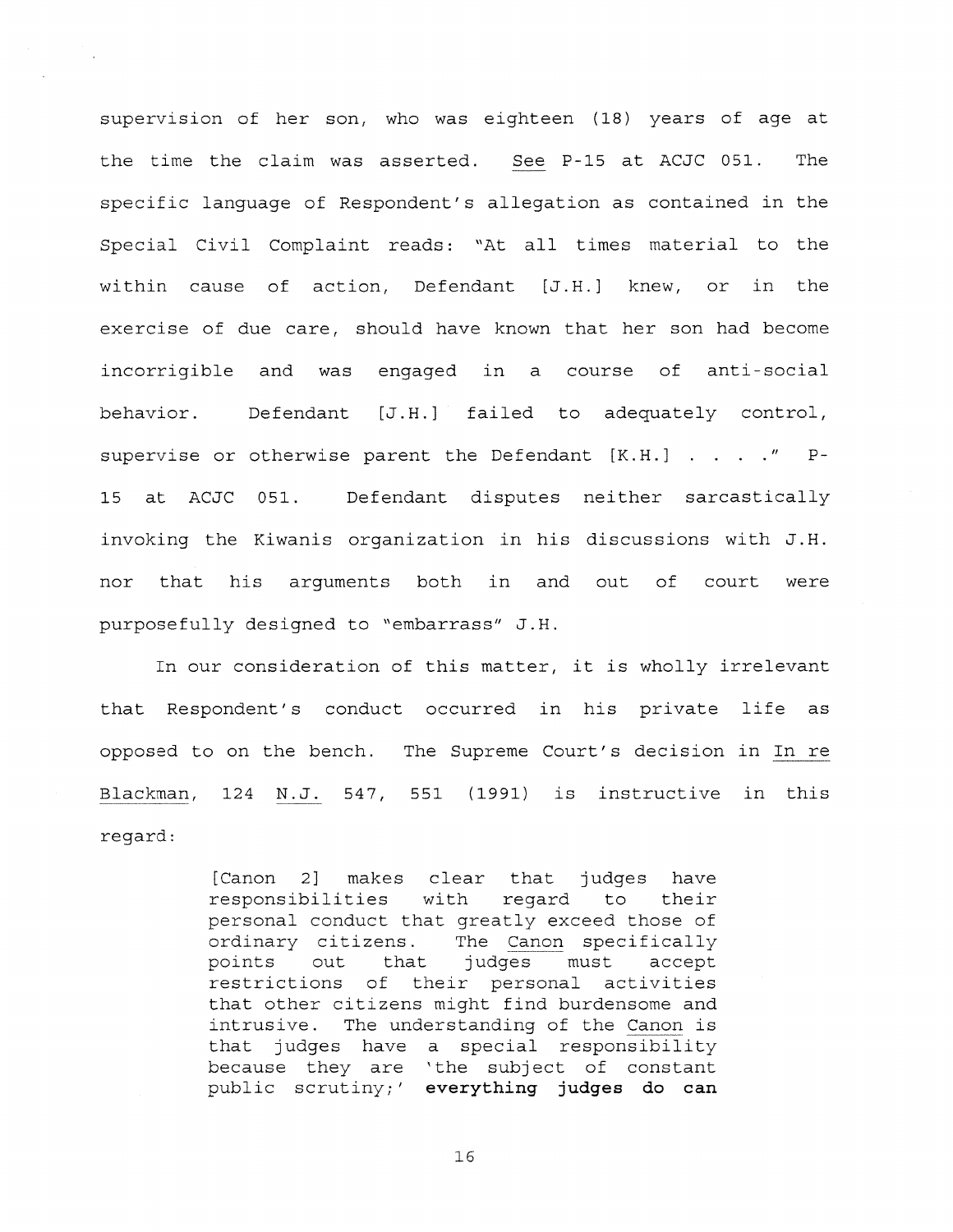reflect on their judicial office. When judges engage in private conduct that is irresponsible or improper, or can be perceived as involving poor judgment or dubious values, 'public confidence in the judiciary is eroded.'

(Emphasis added.> Part-time municipal court judges, like Respondent, must be particularly alert to the impressions that even their private conduct may convey to members of the public. See In re Murray, 92 N.J. 567, 571 (1983) ("A municipal court judge must at all times be sensitive to the public's perception of his actions. . . Part-time municipal court judges such as respondent, who maintain private practices, must be particularly circumspect.")

We find Respondent's conduct as discussed in Count II deeply offensive and highly inappropriate. Respondent chose to deliberately and negatively comment on J.H.'s parenting skills and question her involvement in <sup>a</sup> civic organization in <sup>a</sup> private matter resulting from \$600 worth of damage to his vehicle. It goes without saying that J.H.'s participation in the Kiwanis organization and how she chooses to spend her time generally have nothing to do with Respondent and are none of Respondent's concern. Even more disturbing, however, is that Respondent's ignorant and ill-mannered judgments and comments about J.H. and her private life reflected negatively on Respondent in the context of his judicial office. We know for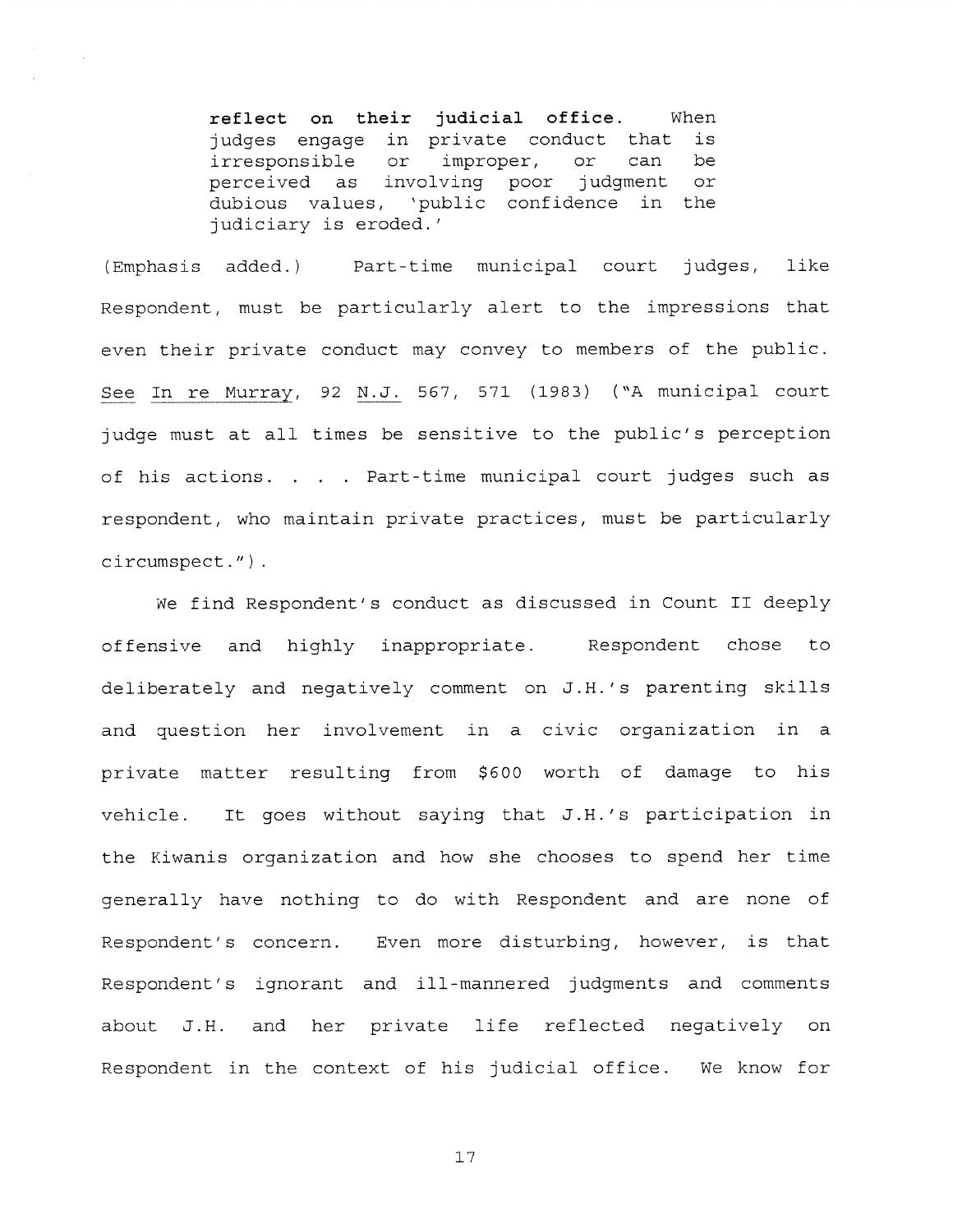certain that J.H. questioned how "someone in [Respondent's] position" could have treated her so disrespectfully. P-9 at ACJC 015. We are left with the same question. To be capable of such off-putting conduct in his private life leads to serious questions about Respondent's demeanor and abilities on the bench. Such questions are unacceptable and uphold neither the independence nor integrity of the Judiciary, nor the public's confidence in the Judiciary, in violation of Canons 1 and 2A of the Code of Judicial Conduct.

Our finding in this regard is also tied to the fact that, in our view, Respondent asserted <sup>a</sup> frivolous cause of action against J.H. in his Special Civil lawsuit. See Rule 1:4-8 of the New Jersey Court Rules. We cannot fathom how Respondent's theory that J.H. owed <sup>a</sup> duty of care based on her purported failure to "adequately control, supervise or otherwise parent" her eighteen-year old son is <sup>a</sup> claim warranted by existing law. In fact, Respondent himself admitted that the claim was merely <sup>a</sup> tactical way of "keeping [J.H.] in the case" and deliberately intended "to embarrass her." While Respondent attempted to excuse his conduct by indicating that his comments were advanced in his role as an advocate and not as <sup>a</sup> judge, we reject that distinction. It is not simply <sup>a</sup> matter of switching hats. Respondent is, at all times, <sup>a</sup> member of the Judiciary. His representation of the Judiciary does not cease when he steps off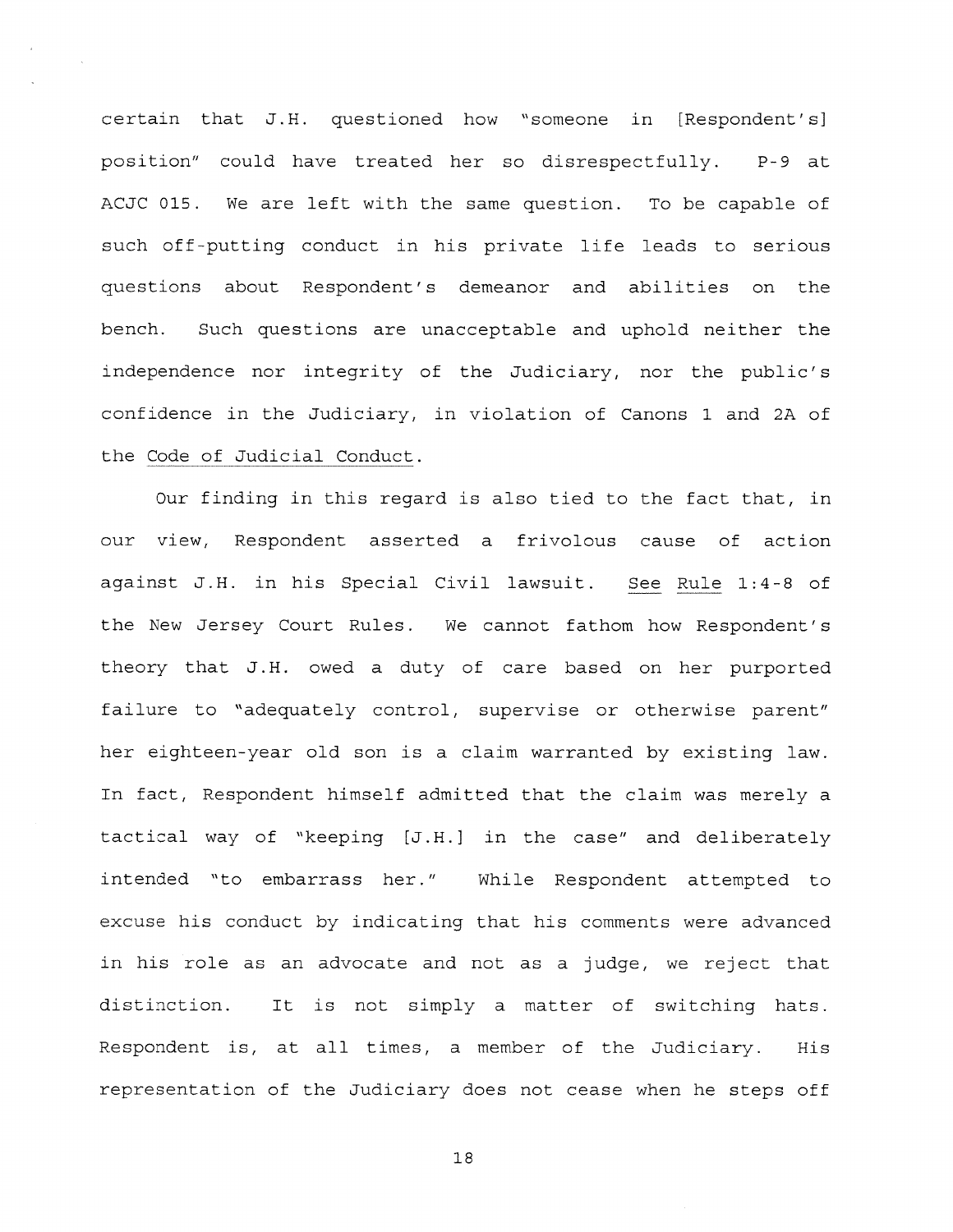the bench, and even his conduct as an advocate reflects on his judicial office. See In re Santini, 126 N.J. 291, 296 (1991) ("Municipal judges must remember, however, that their desire to serve their clients must yield to the restrictions of their judicial office.") To us, his frivolous claim and admission under oath that he intended to embarrass J.H. reflects on the entire Judiciary and does so poorly. Rather than underscoring the Judiciary's integrity, Respondent's conduct tarnished it.

We conclude that Respondent's conduct as discussed herein undermined the integrity and impartiality of the Judiciary as well as the public's confidence in the Judiciary in violation of Canons 1 and 2A of the Code of Judicial Conduct.

# 3. Count III

 $\mathcal{L}$ 

Count III of the Formal Complaint asserts that Respondent was less than candid with the Committee when he testified before it regarding the accessibility of J.H.'s telephone number in violation of Canons 1 and 2A of the Code of Judicial Conduct.

The evidence demonstrates that during his Informal Conference, Respondent initially testified he did not know if J.H.'s contact information was located in the public telephone directory; he quickly changed his mind, however, and indicated that he did, in fact, know the answer to that question, and that J.H.'s information was not available in the public telephone directory. At no time during the Informal Conference did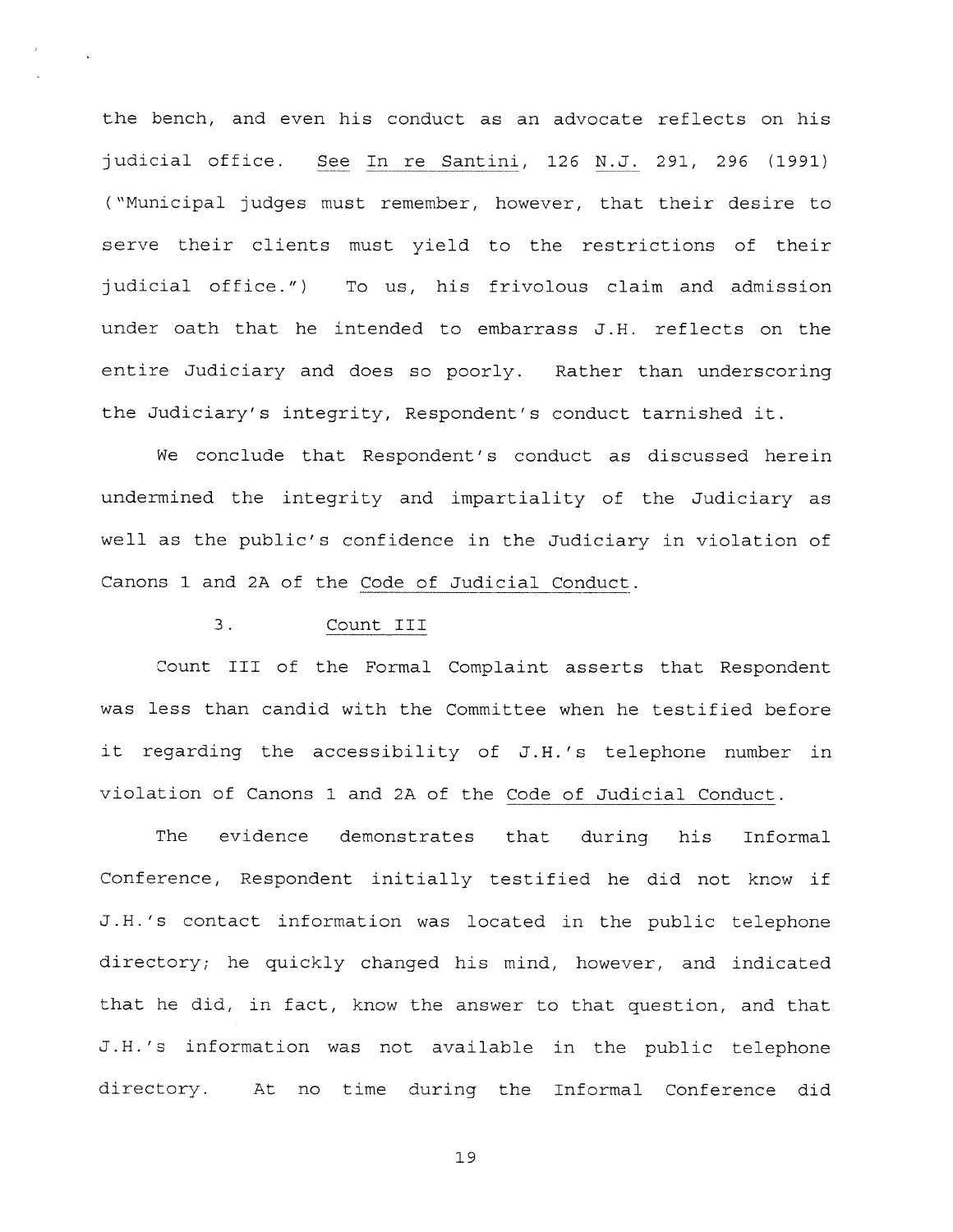Respondent mention attempting to look up J.H.'s information via the Internet. Through the Committee's own investigation in this matter, it was determined that J.H.'s contact information was, in fact, public information and readily accessible via the Internet and the Phillipsburg public telephone directory. See  $P-8$ .

i.<br>⊸

Based on the foregoing, we have no choice but to conclude that Respondent was less than candid with the Committee concerning the public availability and accessibility of J.H.'s contact information. Clearly, such information was available. See P-8. Moreover, Respondent's testimony on this subject was inconsistent and not reflective of the truth.

Respondent's conduct in failing to be forthcoming with the members of the ACJC is distasteful and offends the longstanding principles of integrity and independence on which the Judiciary was founded. We determine that such conduct undermined the integrity and impartiality of the Judiciary as well as the public's confidence in the Judiciary in violation of Canons <sup>1</sup> and 2A of the Code of Judicial Conduct.

### II. RECOMMENDATION

The Committee recommends that Respondent be publicly reprimanded for the conduct at issue in this matter.

Respondent's conduct in involving the Phillipsburg Police in <sup>a</sup> purely private matter was needless, avoidable, and created the